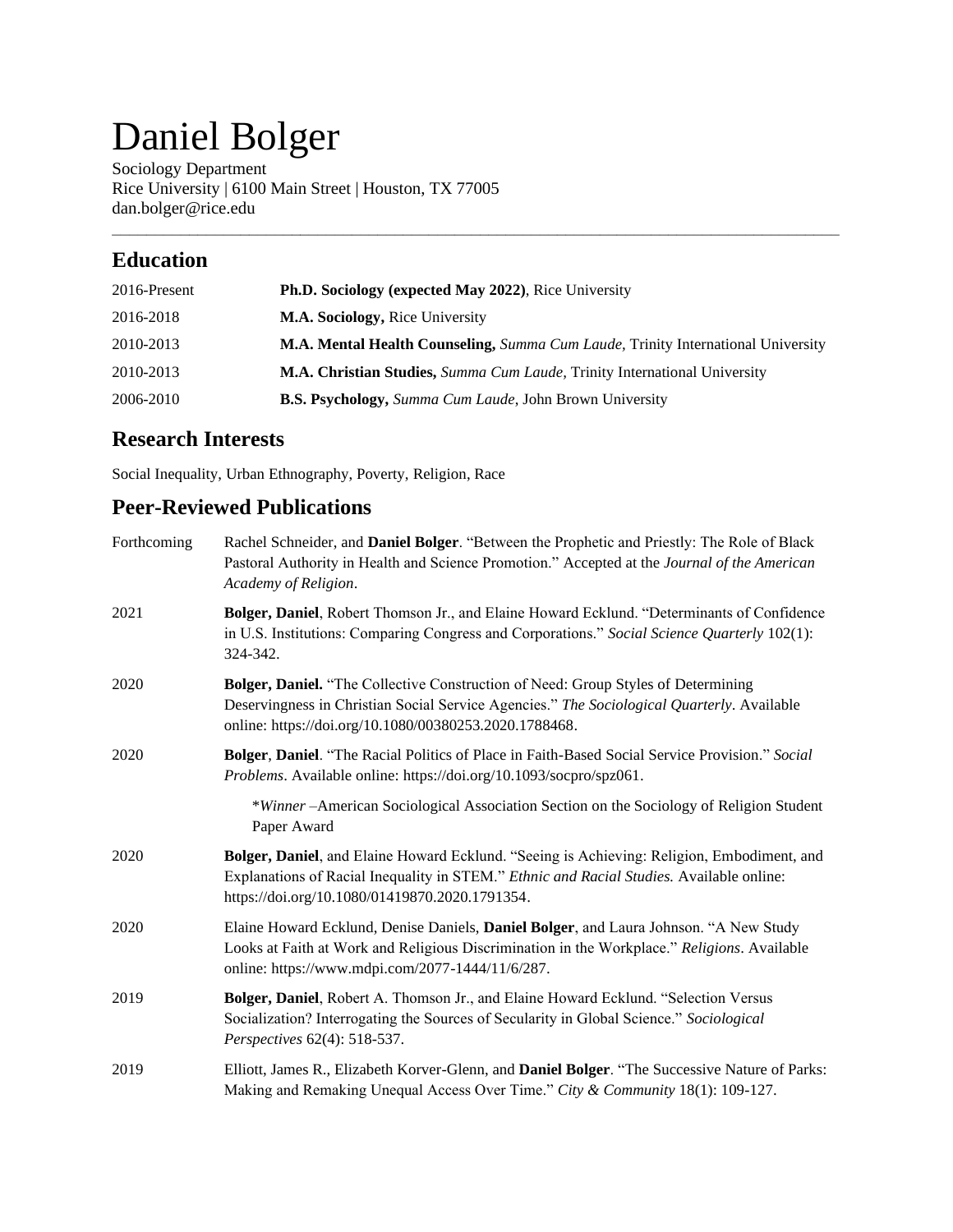| 2019 | Elaine Howard Ecklund, Sharan Mehta, and Daniel Bolger. "A Way Forward for Sociological<br>Research on Science and Religion: A Review and a Riff." Zygon 54(3): 643-647.                                              |
|------|-----------------------------------------------------------------------------------------------------------------------------------------------------------------------------------------------------------------------|
| 2018 | <b>Bolger, Daniel, and Elaine Howard Ecklund. "Whose Authority? Perceptions of Science</b><br>Education in Black and Latino Churches." Review of Religious Research 60(1): 49-70.                                     |
| 2018 | <b>Bolger, Daniel, Cleve Tinsley IV, and Elaine Howard Ecklund. "Heaven and Health: Pastoral</b><br>Perspectives on Faith and Medicine." Review of Religious Research 60(3): 389–402.                                 |
| 2016 | Ecklund, Elaine Howard, Chris Scheitle, Jared Peifer, and <b>Daniel Bolger</b> . "Examining Links"<br>between Religion, Evolution Views, and Climate Change Skepticism." Environment and Behavior<br>49(9): 985-1006. |

# **Grants, Fellowships, and Awards**

| 2021 | Doctoral Dissertation Research Improvement Grant (\$6,262), National Science Foundation,<br>administered through the American Sociological Association |
|------|--------------------------------------------------------------------------------------------------------------------------------------------------------|
| 2021 | <b>Lake Doctoral Dissertation Fellowship Honorable Mention (\$5,000), Lake Institute on Faith &amp;</b><br>Giving, Indiana University-Indianapolis     |
| 2021 | Lodieska Stockbridge Vaughn Fellowship (\$16,750), Rice University                                                                                     |
| 2021 | Delores P. Aldridge Dissertation Fellowship (\$29,500), Department of Sociology, Rice<br>University                                                    |
| 2020 | Finalist for 2021 Graduate Teaching Award for Independent Instruction, Center for Teaching<br><b>Excellence at Rice University</b>                     |
| 2020 | <b>Student Paper Award, American Sociological Association Section on the Sociology of Religion</b>                                                     |
| 2020 | <b>Student Research Grant (\$2,500), Society for the Scientific Study of Religion</b>                                                                  |
| 2020 | Dissertation Research Improvement Grant (\$4,980), Social Sciences Research Institute, Rice<br>University                                              |
| 2017 | <b>Pre-Dissertation Research Grant (\$1,215), Social Sciences Research Institute, Rice University</b>                                                  |

# **Conference Presentations**

| 2021 | Bolger, Daniel. "Getting Out and Giving Back: Navigating Social Service Stigma in<br>Disadvantaged Neighborhoods." Abstract Accepted for American Sociological Association<br>Annual Meeting, August 2021.                                                                                                                   |
|------|------------------------------------------------------------------------------------------------------------------------------------------------------------------------------------------------------------------------------------------------------------------------------------------------------------------------------|
| 2021 | Bolger, Daniel. "Being and Becoming a Community: Organizational Density and Perceptions of<br>Collective Efficacy in Historically Black Neighborhoods." Abstract Accepted for Society for the<br>Study of Social Problems Annual Meeting, August 2021.                                                                       |
| 2020 | Ecklund, Elaine Howard, Denise Daniels, Daniel Bolger, and Laura Johnson. 2020. "A New<br>Study Looks at Faith at Work and Religious Discrimination in the Workplace." Abstract Accepted<br>for Society for the Scientific Study of Religion Annual Meeting, October 2020. Pittsburgh, PA.                                   |
| 2020 | Thomson, Robert, Elaine Howard Ecklund, Daniel Bolger, and Denise Daniels. "Workplace<br>Devotion: The Impact of Religious Identity, Organizational Position, and Social Class on<br>Workplace Religious Agency." Abstract Accepted for American Sociological Association Annual<br>Meeting, August 2020. San Francisco, CA. |
| 2020 | Bolger, Daniel. "The Impact of Neighborhood Organizational Infrastructure on Community<br>Responses to Gentrification." Abstract Accepted for Society for the Study of Social Problems<br>Annual Meeting. San Francisco, August 2020.                                                                                        |
| 2019 | Bolger, Daniel. "The Racialized Politics of Place in Religious Social Service Provision." Society<br>for the Scientific Study of Religion Annual Meeting. St. Louis, October 2019.                                                                                                                                           |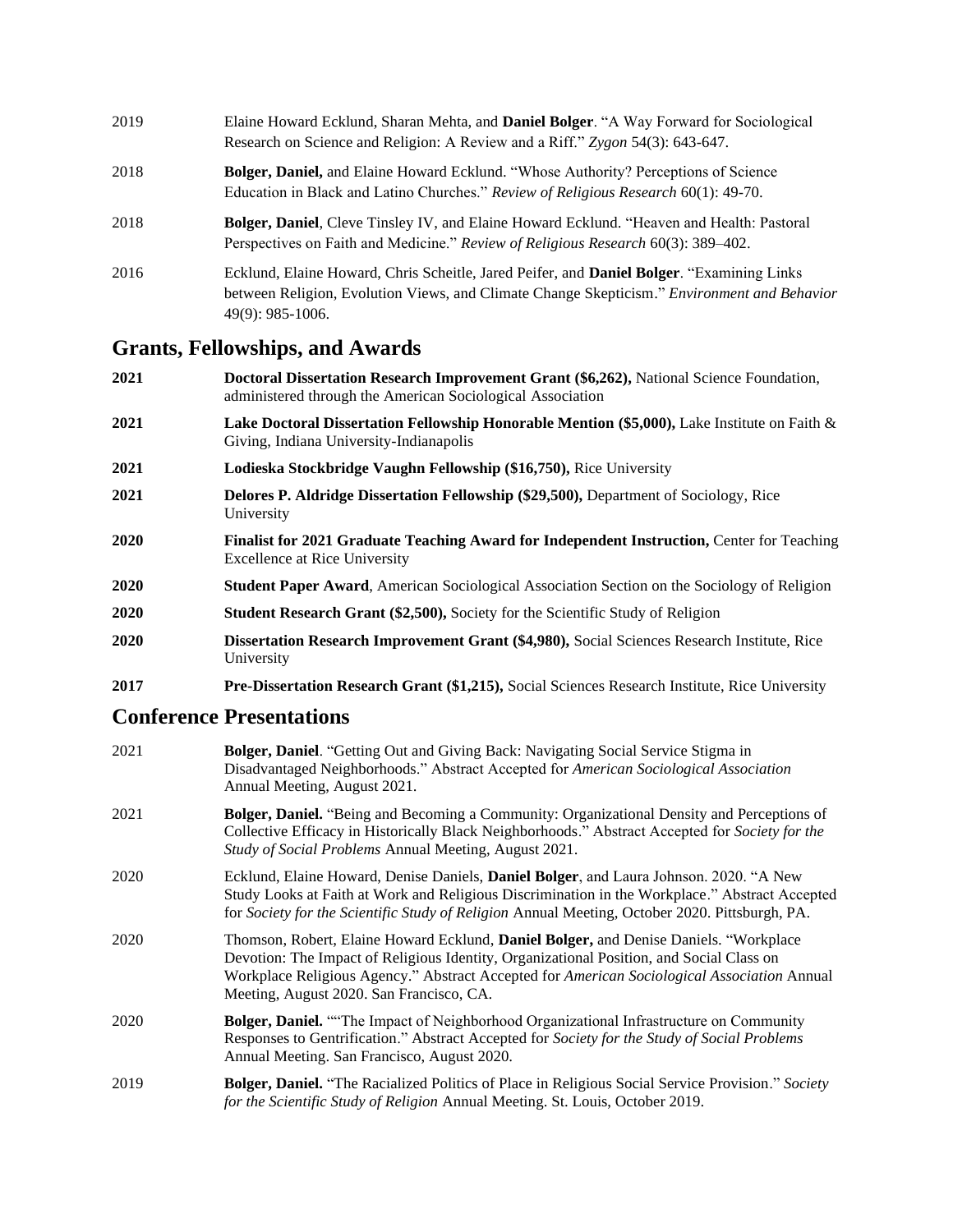| 2019 | Schneider, Rachel, and Daniel Bolger. "Black Pastoral Authority, Health, and Science." Society<br>for the Scientific Study of Religion Annual Meeting. St. Louis, October 2019.                                                                                             |
|------|-----------------------------------------------------------------------------------------------------------------------------------------------------------------------------------------------------------------------------------------------------------------------------|
| 2019 | Thomson, Robert Jr., Daniel Bolger, and Elaine Howard Ecklund. "A Tale of Two Populisms:<br>Divergent and Convergent Correlates of Trust in Congress and Corporations." American<br>Sociological Association Annual Meeting. New York, August 2019.                         |
| 2019 | Bolger, Daniel, and Elaine Howard Ecklund. "Seeing is Achieving: Religion, Embodiment, and<br>Explanations of Racial Inequality in STEM." Society for the Study of Social Problems Annual<br>Meeting. New York, August 2019.                                                |
| 2018 | Daniel Bolger. "The Undeserving Poor: Gender, Rights, and Obligations in Faith-Based Social<br>Service Provision." Association for the Sociology of Religion Annual Meeting. Philadelphia,<br>August 2018.                                                                  |
| 2018 | Daniel Bolger. "Faithful Welfare: How Religion Patterns Views of Federal Assistance among<br>Low-Income Mothers." American Sociological Association Annual Meeting, Section on Sociology<br>of Religion Roundtable. Philadelphia, August 2018.                              |
| 2017 | Elliott, James R., Elizabeth Korver-Glenn, and Daniel Bolger. "The Successive Nature of Parks:<br>Making and Remaking Unequal Access Over Time." Social Science History Association,<br>Montreal, November 2017.                                                            |
| 2017 | Daniel Bolger, Robert A. Thomson Jr., and Elaine Howard Ecklund. "Science, Secularization, and<br>Religious Shifts: The Religious Transitions of Scientists in Cross-National Context." Association<br>for the Sociology of Religion Annual Meeting, Montreal, August 2017. |
| 2017 | Ecklund, Elaine Howard, Bob Thomson, Daniel Bolger, and Sharan Mehta. "Perceptions of<br>Discrimination in Global Science." American Sociological Association Annual Meeting, Montreal,<br>August 2017.                                                                     |
| 2017 | Elliott, James R., Elizabeth Korver-Glenn, and Daniel Bolger. "The Successive Nature of Parks:<br>Making and Remaking Unequal Access Over Time." American Sociological Association Annual<br>Meeting, Montreal, August 2017.                                                |
| 2017 | Bolger, Daniel, and Elaine Howard Ecklund. "How Latino and Black Christians View the Impact<br>of Science Education on Religious Faith." Biologos Conference, Houston, March 2017.                                                                                          |
| 2016 | Bolger, Daniel, Cleve Tinsley IV, and Elaine Howard Ecklund. "Heaven and Health: Pastoral<br>Perspectives on Faith and Medicine." Society for the Scientific Study of Religion Annual Meeting,<br>Atlanta, October 2016.                                                    |
| 2016 | Bolger, Daniel, and Cleve Tinsley IV. "Pastoral Views on Faith and Medicine: A Comparative<br>Study." Conference on Religion and Medicine. Houston, March 2016.                                                                                                             |
| 2015 | Khalsa, Simranjit, Elaine Howard Ecklund and Daniel Bolger. "Indian Scientists' Views of<br>Religion and Spirituality," Association for the Sociology of Religion Annual Meeting, Chicago,<br><b>August 2015.</b>                                                           |
| 2014 | Bolger, Daniel, Eric Watson, Timothy Baumgartner, and Crystal Allen. "A Conversation on<br>College Readiness, from the Higher Ed Perspective," College Readiness Summit at Rice<br>University, Houston, December 2014.                                                      |

# **Professional Appointments**

**2020-Present Graduate Consultant—**Baker Institute for Public Policy, Rice University **2020-Present Community Bridges Instructor**—Kinder institute for Urban Research, Rice University